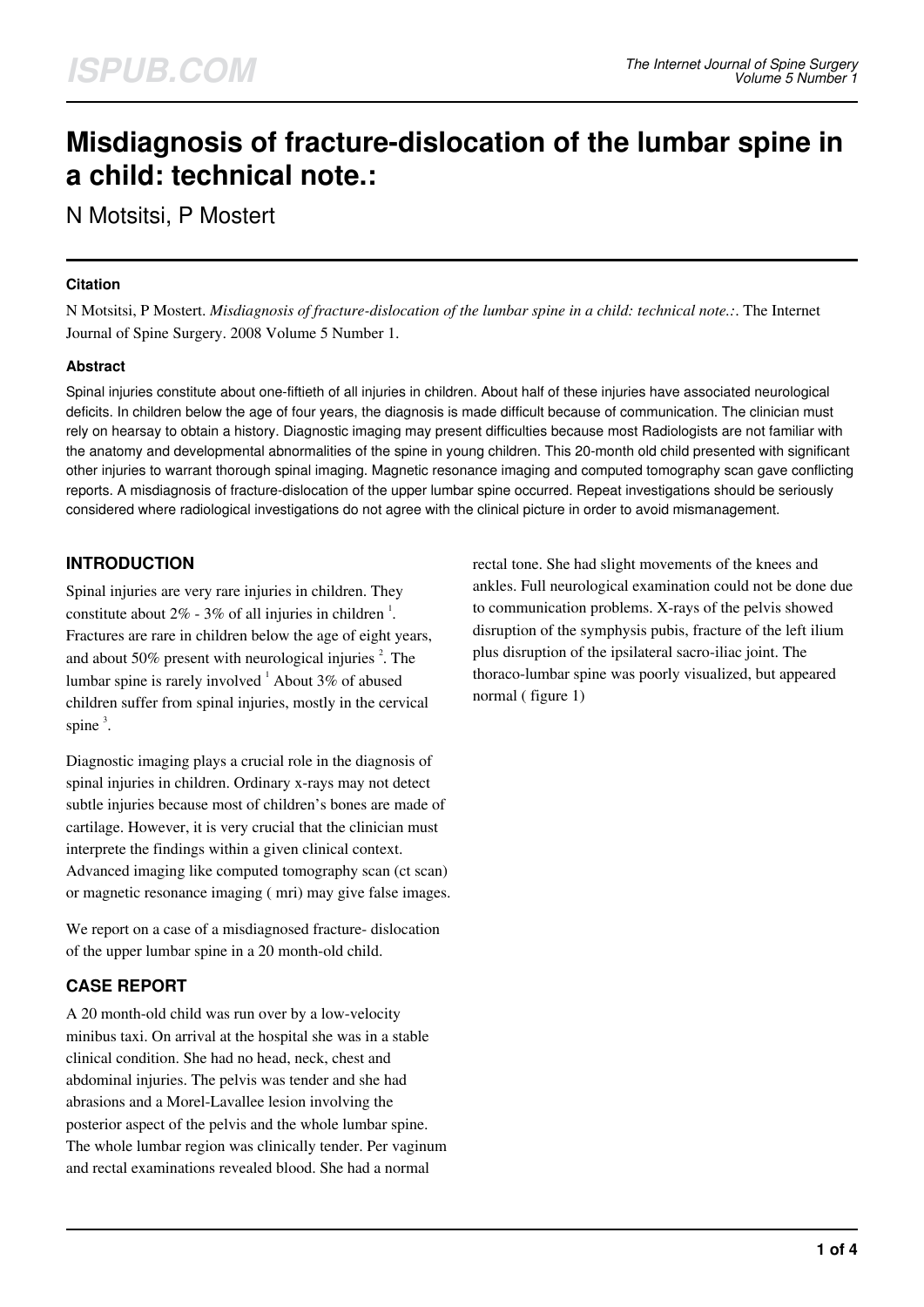#### **Figure 1**

Figure 1: X-rays of the thoraco-lumbar spine show normal appearance of the upper lumbar region.



A multi-detector computed-tomography scan (md ct-scan) was requested. The report stated that there was a fracturedislocation of the upper (L1/L2) lumbar spine (figure 2)

## **Figure 2**

Figure 2: An artifact demonstrated by the CT-SCAN at the upper lumbar region misdiagnosed as a fracture-dislocation.



Because of the rarity of the injury in our setting, we requested a review of the MD CT-SCAN by the most senior colleagues. The opinion did not change. We decided to request MRI.. It was done two weeks after injury. The report stated that the MRI was normal ( figure 3).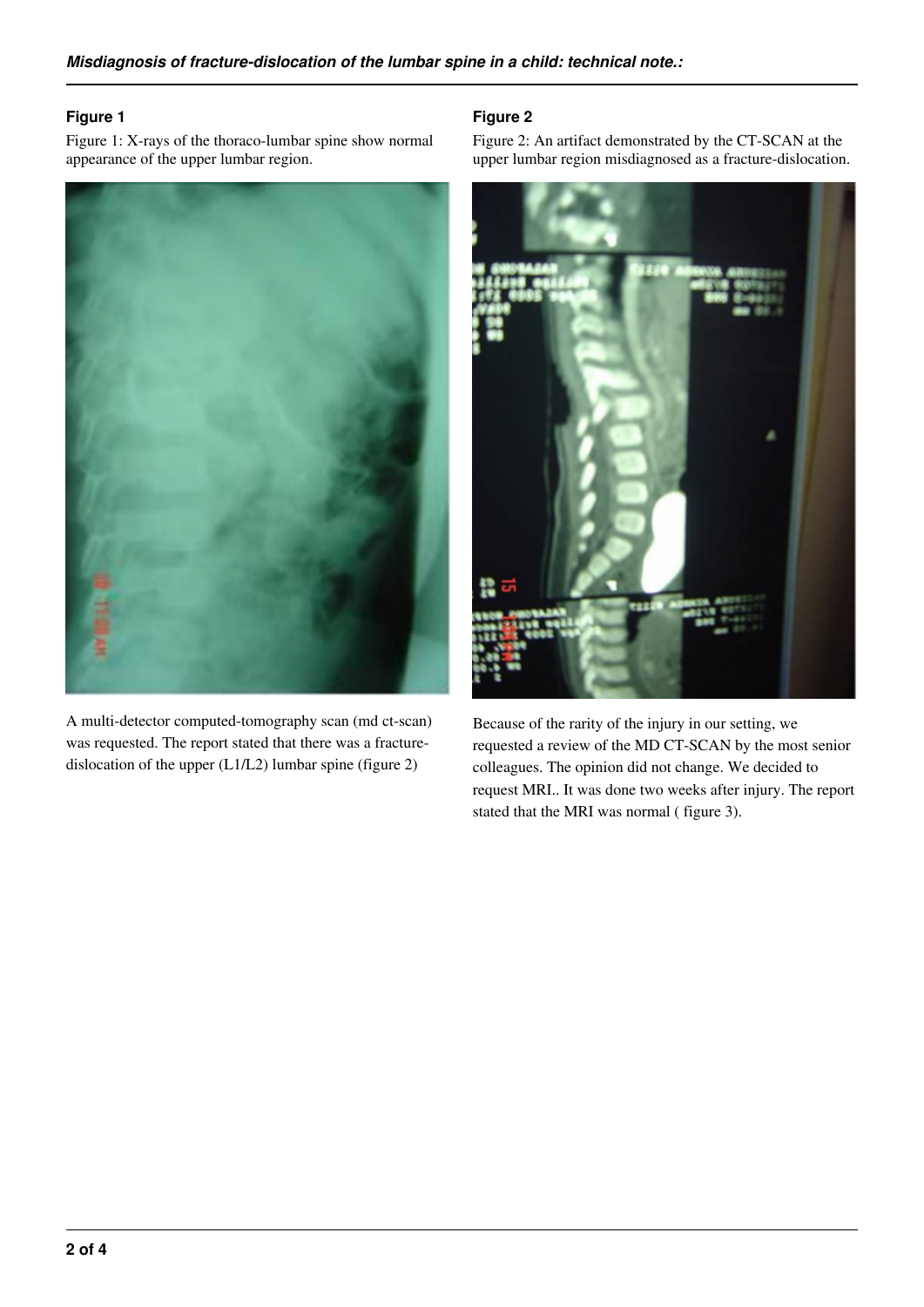## **Figure 3**

Figure 3: Sagittal view of T2-Weighted image shows a normal MRI.



We re-consulted our colleagues to review all radiological investigations done so far: x-rays, CT-SCAN and MRI. The opinion was still the same.

Intra-operative findings were not consistent with CT-SCAN and MRI reports: there was fibrosis plus soft tissue oedema in the lumbar region, no fractures or listhesis involving L1/L2, normal LI/L2 joint capsules and no fractures identified. We requested another review of all investigations in the light of our operative findings. All radiological investigations were reviewed critically. The final report was that the 'fracture-dislocation' was, in fact, an artifact. The most plausible explanation for the artifact was the movement of the child during examination. There were no metals or any other foreign bodies that could account for the artifact. On close scrutiny of the CT-SCAN one can see that there is distortion of the soft tissues in the lumbar region. The bony elements in the upper lumbar spine also show artifacts. There are no bony lesions that show fractures or fracturedislocations. The uncertainty could have been resolved by repeating the investigations.

## **DISCUSSION**

The patient had serious injuries and mandated thorough spinal evaluation. Low velocity car accidents usually do not cause spinal cord injuries in children<sup>4</sup>. However, they may cause significant bony injuries. Neurological evaluation in a pre-verbal child ( less than four years) can be difficult to evaluate due to communication problems. Clinical evaluation and special investigations are the only tools available to the clinician to make a diagnosis. This places a clinician in a very difficult position because special investigations findings cannot be related to the full clinical picture. Misdiagnoses may occur as in this case.

Trauma is the commonest cause of morbidity in children<sup>5</sup>. MDCT SCAN is the preferred initial mode of investigation in blunt spinal trauma <sup>6</sup>. MRI is done in cases where definition of soft tissue is desired, or in cases where the normal x-rays and CT SCAN findings are in conflict. The specificity and sensitivity of MRI in defining soft tissue injuries in children is not known.

The incidence of misdiagnosis of cervical spine injuries in children less than 8 years of age is  $24\%$ <sup>7</sup>. The incidence of misdiagnosis of thoraco-lumbar spine injuries due to artifacts is not known. Thoraco-lumbar injuries are very rare in children, and most radiological units have little experience in interpreting such injuries in children.

#### **References**

1. Tofuku Katsuhiro, Koga Hiroaki, Kawabata Naoya, et al. L2-L3 flexion-distraction injury treated by posterior fusion with ultra-high molecular weight polyethylene tape in a 7 – year - old boy. Pediatric Neurosurg 2009; 45: 73 – 77. 2. Guzel A., Belen D., Tatli M., et al. Complete L1-L2 lateral dislocation without fracture and neurological deficit in a child. Pediatric Neurosurg 2006; 42: 183-186. 3. Sieradzki James P., and Sarwark. Thoraco-lumbar fracture-dislocation in child abuse: case report, closed reduction technique and review of the literature. Pediatric Neurosurg 2008; 44: 253-257. 4. Slotkin Jonathan R., Lu Yi, and Wood Kirkham B. Thoracolumbar spinal trauma in children. Neurosurg Clin N Am  $18$  ( 2007)  $621 - 630$ . 5. Hon Kam-Iun Ellis, Chan Sze-yan Jennette, Ng Bobby Kin-wah, et al. Spinal cord injury without radiological abnormality (SCIWORA): a mere 50-cm fall that matters. Injury Extra (2006) 37,364-370. 6. Van Goethem Johan W. M., Maes Menno, Ozsarlak Ozkan, et al. Imaging in spinal trauma. Euro Radiol ( 2005) 15: 582-590. Avellino Anthony M., Mann Fred A., Grady M. Sean, et al. The misdiagnosis of acute cervical spine injuries and fractures in infants and children: the 12-year experience of level I pediatric and adult trauma centre. Childs Nerv System ( 2005) 21: 122-127.